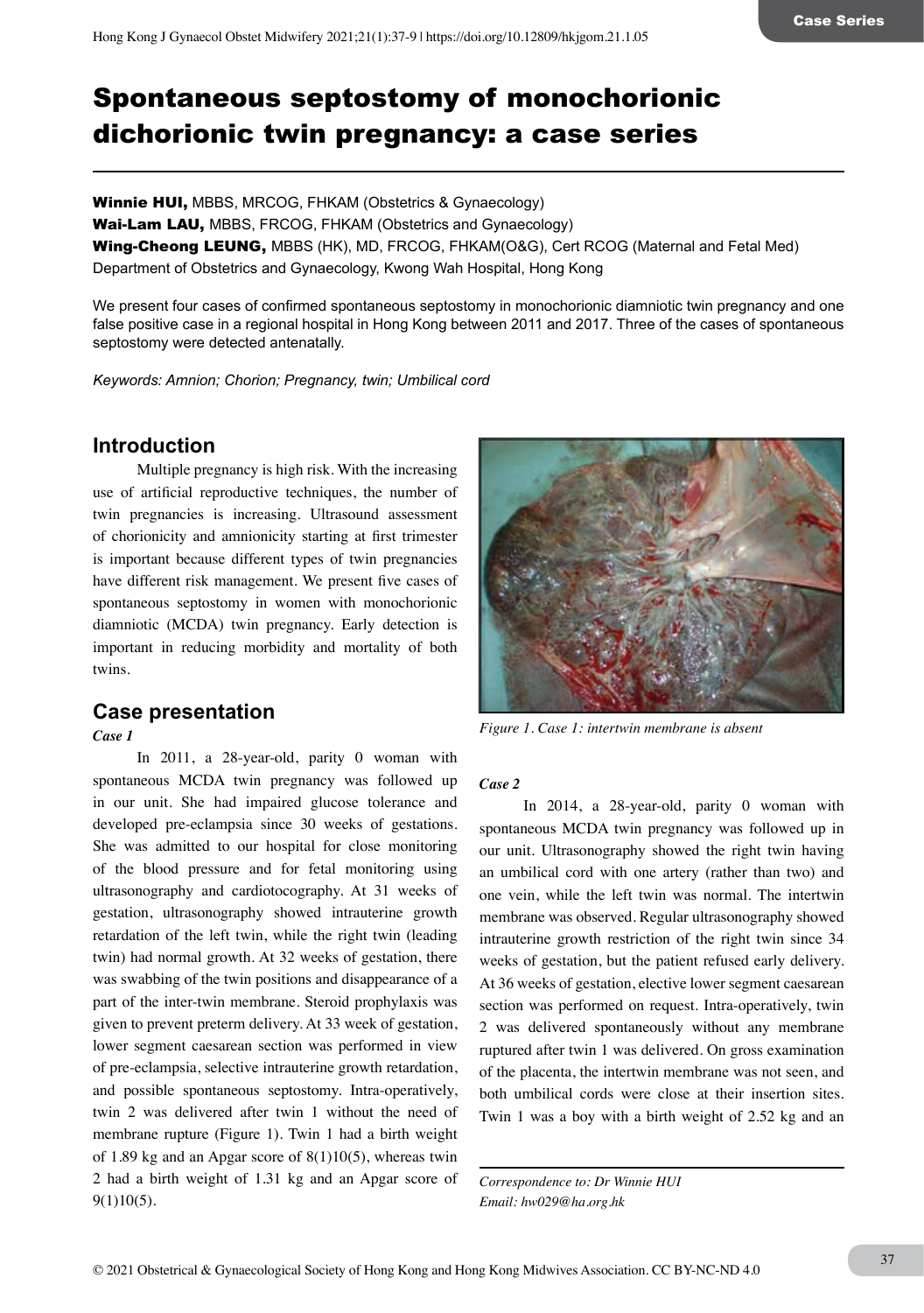Apgar score of  $9(1)10(5)$ , whereas twin 2 was a boy with a birth weight of 2.24 kg and an Apgar score of 9(1)10(5). Spontaneous septostomy was diagnosed after delivery.

#### *Case 3*

In July 2016, a 31-year-old, parity 0 woman with spontaneous MCDA twin pregnancy (confirmed at 13 weeks of gestation) was followed up in our unit. At 28 weeks of gestation, spontaneous septostomy was suspected, as no definite inter-twin septum was seen and the only remnant of membrane was seen at the right upper quadrant (Figure 2) and left upper quadrant. There was 'cross-over' of the cord at the centre (Figure 2) but no evidence of cord entanglement. The pregnancy was managed as monochorionic monoamniotic twin with regular ultrasonographic monitoring. In view of the risk of preterm delivery, steroid prophylaxis was given, with an aim of early delivery. At 33 weeks of gestation, elective lower segment caesarean section was performed. Twin 1 (left twin) weighed 1.332 kg and twin 2 (right twin) weighed 1.71 kg. The placenta showed twisting of the cords for two rounds.

#### *Case 4*

In December 2016, a 32-year-old, parity 0 woman with spontaneous MCDA twin pregnancy (confirmed at



*Figure 2. Case 3: ultrasonographs showing (a) remnant of the intertwin membrane and (b) 'cross-over' of the two cords*

12 weeks of gestation) were followed up at our unit. At 18 weeks of gestation, ultrasonography showed a single umbilical artery for the right twin and normal two umbilical arteries for the left twin. At 32 weeks of gestation, no membrane was observed between two cord insertions, but the intertwin membrane was seen in other parts. There was a switch of position of the twins, with the fetus having a single umbilical artery at the upper left part. Growth of both fetuses was satisfactory with normal liquor and dopplers. There was no evidence of cord entanglement. In view of suspected spontaneous septostomy, prophylactic steroid was given. At 33 weeks and 6 days of gestation, lower segment caesarean section under spinal anaesthesia was performed. Twin 1 (right twin) was a girl with a birth weight of 1.740 kg and twin 2 (left twin) was a girl with a birth weight of 1.825 kg with a good Apgar score. A defect over the intertwin membrane was noted. Both twins were admitted to the special care baby unit for close monitoring. The left twin underwent ultrasonographic assessment of the kidneys for the single umbilical artery.

#### *Case 5*

In 2017, a 29-year-old, parity 1 woman with spontaneous MCDA twin pregnancy (confirmed at 13 weeks of gestation) was followed up at our unit. There was discordance of the thickness of nuchal translucency. The patient declined invasive test and opted for noninvasive prenatal testing in a private hospital, with negative results. Ultrasonography showed polyhydramnios in the left twin but no other evidence of twin-twin transfusion syndrome. At 34 weeks of gestation, the only remnant of the intertwin membrane was seen at the upper cavity, with 'normalisation' of the liquor. At 35 weeks of gestation, elective lower segment caesarean section was performed uneventfully. Twin 1 was a boy weighing 2.09 kg and twin 2 was a boy weighing 2.08 kg. As the inter-twin septum was present upon delivery, this case was a false positive.

### **Discussion**

Spontaneous septostomy, or pseudo-amniotic twin in monochorionic diamniotic twin pregnancy has been described, but only one case report of spontaneous septostomy in dichorionic twin was reported<sup>1</sup>. The actual incidence is unknown as reported cases are limited. Within 7 years in our hospital, 613 pairs of twin pregnancy were delivered, and 141 (23%) were estimated to be MCDA according to our previous cohort study<sup>2</sup>. Therefore, the incidence of spontaneous septostomy in MCDA twin is estimated to be 4/141=2.8%.

Monochorionic twin pregnancies are associated